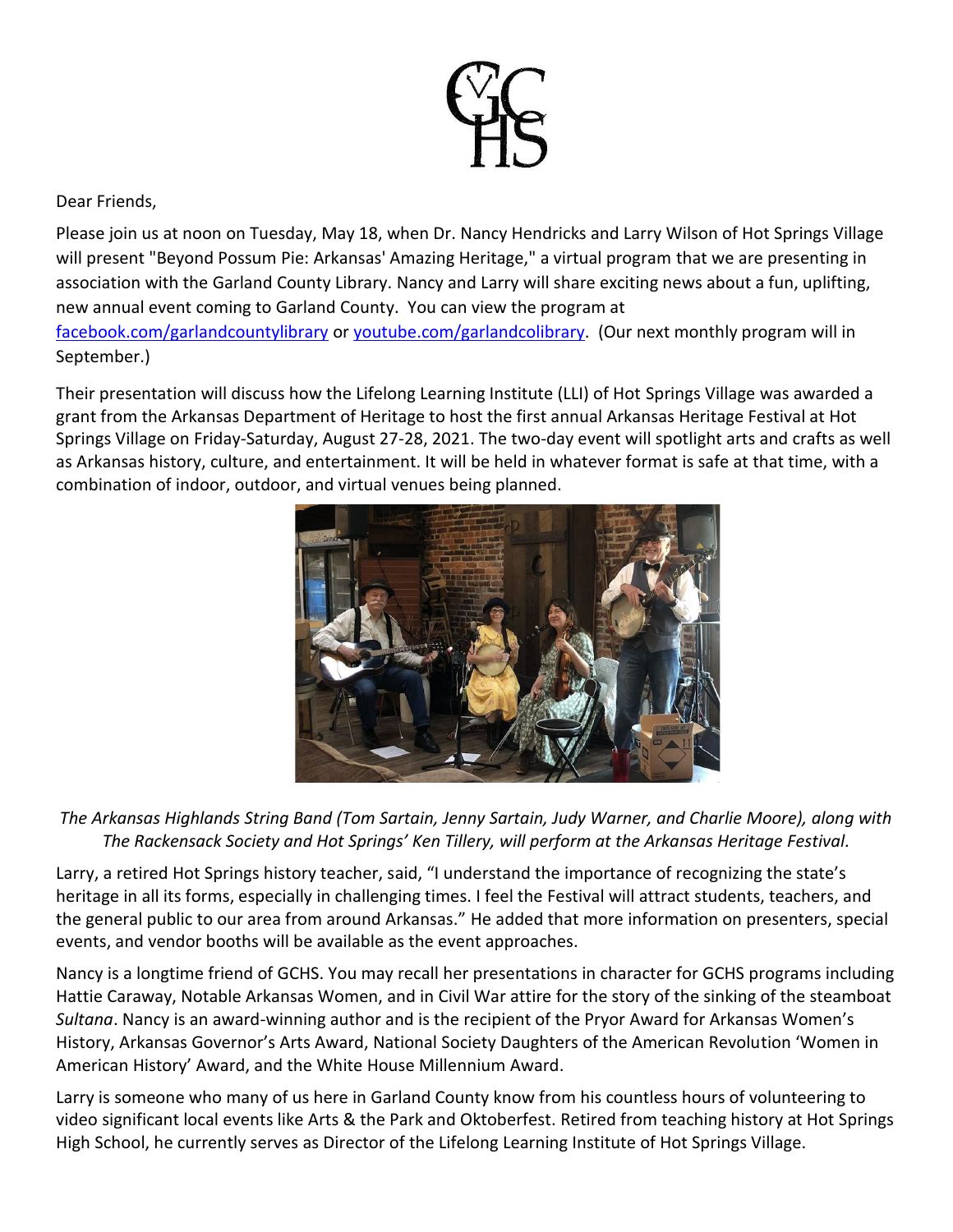

*Arkansas Heritage Festival committee members Amy Thomason, Nancy Hendricks, Terry Wiley, and Larry Wilson.* 

I'm honored to have been asked to be one of the Festival speakers. My topic will be "Hot Springs: A Small Town's Giant Contribution to Arkansas' Tourism Heritage." I'm finding lots of great photos in our collections to illustrate the talk,

such as this one taken in front of the Dixie Café at 124 Central in 1940.

And this float that advertised Hot Springs at the Aluminum Bowl in Little Rock in 1956.

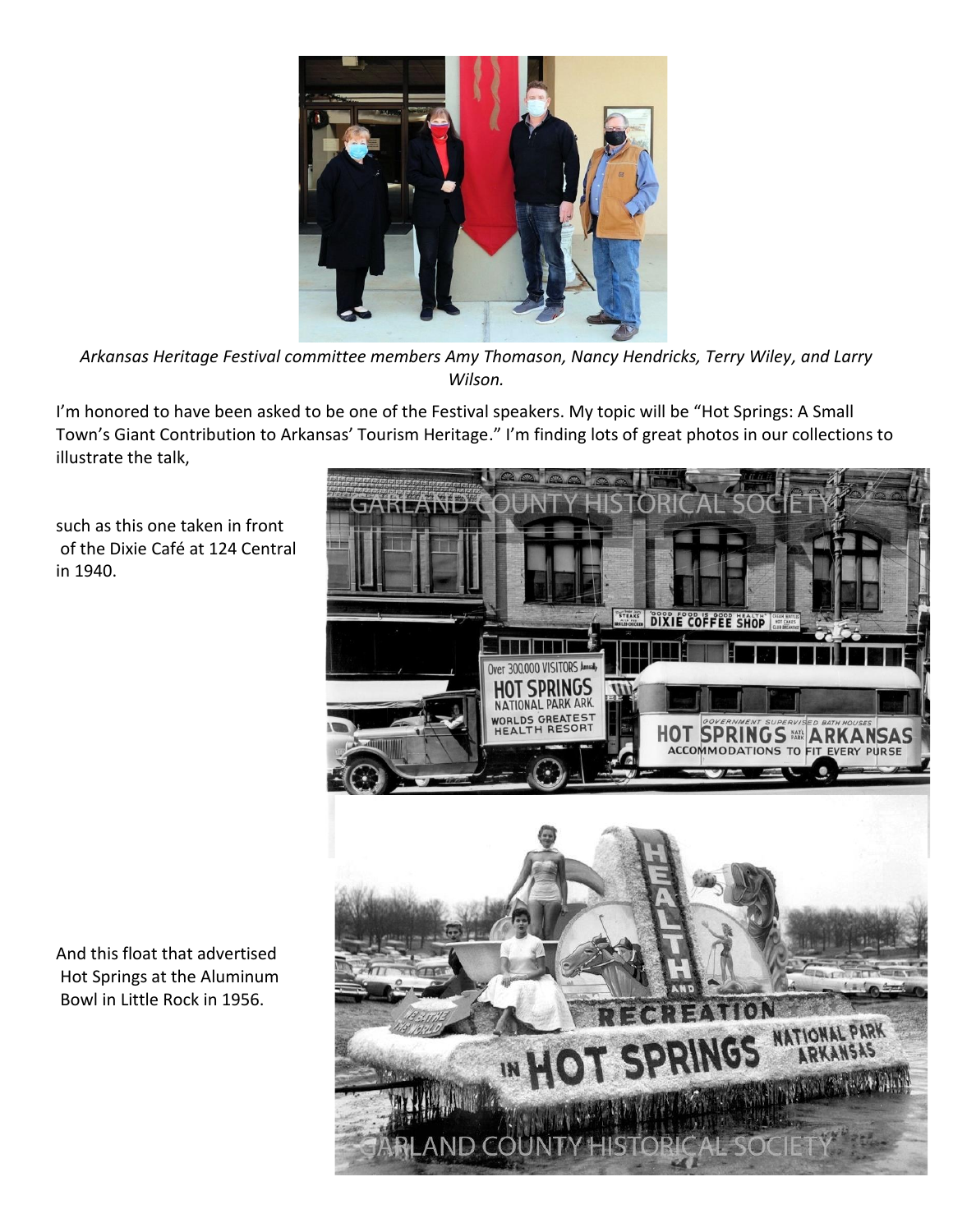## **MGM!**

We've launched an **MGM** (**Members Get Members!**) campaign. Please help us find new members who want to support our efforts in preserving Hot Springs' and Garland County's history. We have newly designed membership brochures that you can pick up and give to family and friends you know would enjoy the Historical Society and receiving a copy of *The Record*. Or you can direct them to our website where they can join directly. Between now and September 15, the Historical Society member who obtains the most new members will receive a Historical Society t-shirt or hat.

As you know, six membership levels are available, beginning with Individual at \$35 and progressing to Champion at \$1000. There are also three corporate memberships levels, which will be handled by GCHS board members Carol Moenster Dyer, Tom French, and Len Pitcock.

And this year, when members open their *Records*, you'll not only see your names listed in the membership roster, but you'll also receive a Christmas gift, a GCHS window sticker for your automobiles.

I hope you'll be a member who "gets" a member (or two . . . or three)!

*President Julie Brenner Nix hands newly designed membership brochures to board members Wayne Threadgill and Clyde Covington*



We're honored that *The Record 2020* is receiving the Arkansas Historical Association's Walter L. Brown Award for Best Use of Graphics in a County or Local Journal. Many thanks and congratulations go to our longtime volunteer Donnavae Hughes who designed the graphics for *The Record*.

This year the AHA's eightieth annual conference will be held virtually, June 3-5. This conference always features interesting topics and speakers. The 2021 theme is "Collective Memory in the Natural State: Commemoration, Preservation, and Reconciliation." The registration fee is \$15, plus a small online processing fee. Here is a link to register at the AHA website: [Click here to register.](https://www.eventbrite.com/e/arkansas-historical-association-80th-annual-conference-tickets-153892826587) At the website, you can also view a full program for the conference that lists the speakers, topics, and events.

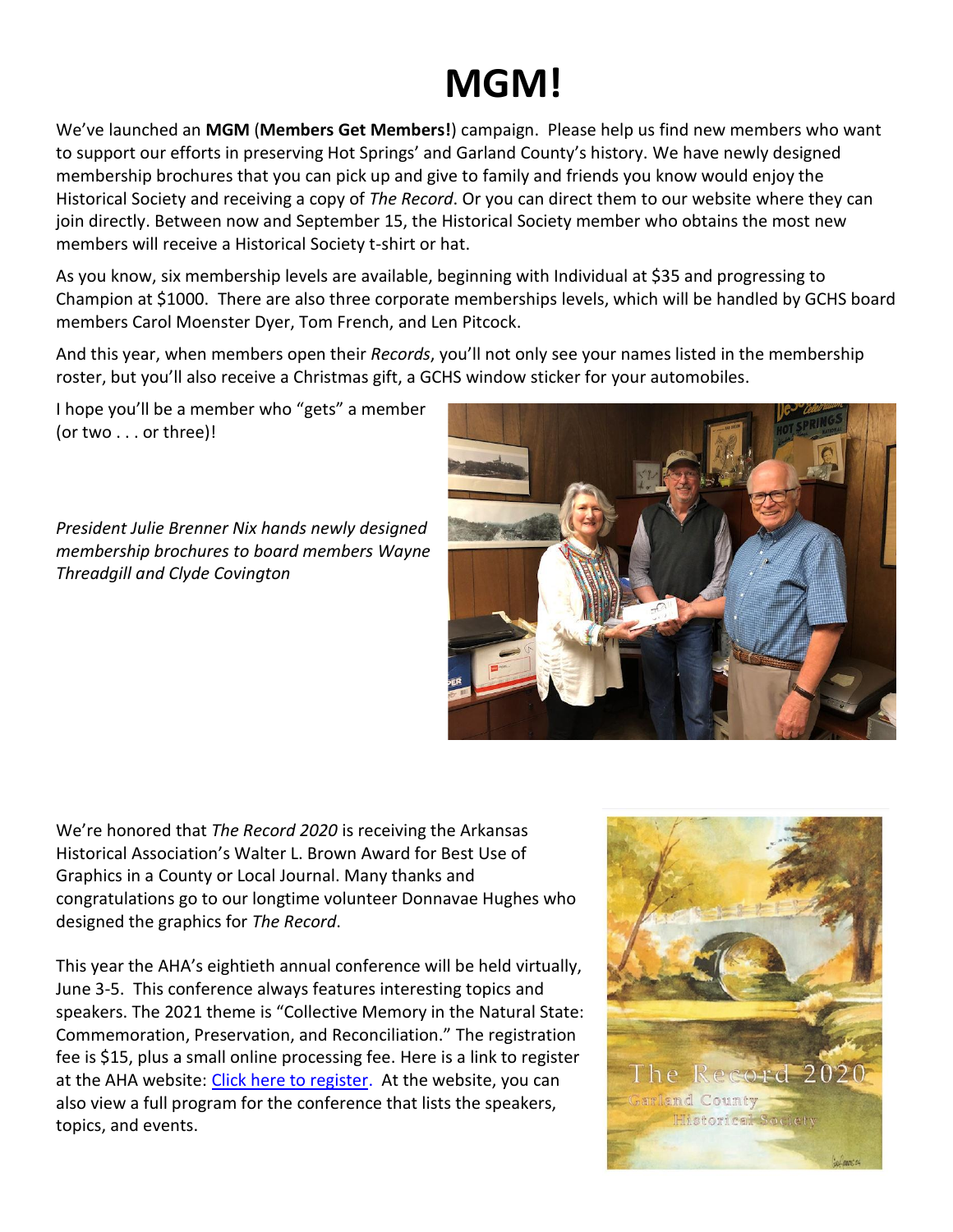The April minutes are at the end of this document. If you want to make any corrections or additions to them, please email or call me.



Trivia Question Answer: If you said Fountain Lake (or its other name, Arbordale), you are correct! About four miles northeast of Hot Springs on Hwy. 5, it was a popular destination for swimming, paddleboating, and dancing in the island pavilion from 1933 to 1949.

Thank you for your support! I hope you can join us remotely on the 18<sup>th</sup> (and on our Facebook page). Liz

Liz Robbins, Executive Director Garland County Historical Society 328 Quapaw (71901) PO Box 21335 (71903) 501.321.2159

*Leave a legacy. Please remember GCHS in your estate planning.*

**Garland County Historical Society Monthly Meeting**

## **April 20, 2021**

The meeting was conducted remotely using Zoom. The meeting was called to order by President Julie Nix at noon.

Minutes of the March 16, 2021 meeting had been emailed to members by Liz Robbins. There being no corrections or additions received, the minutes were approved.